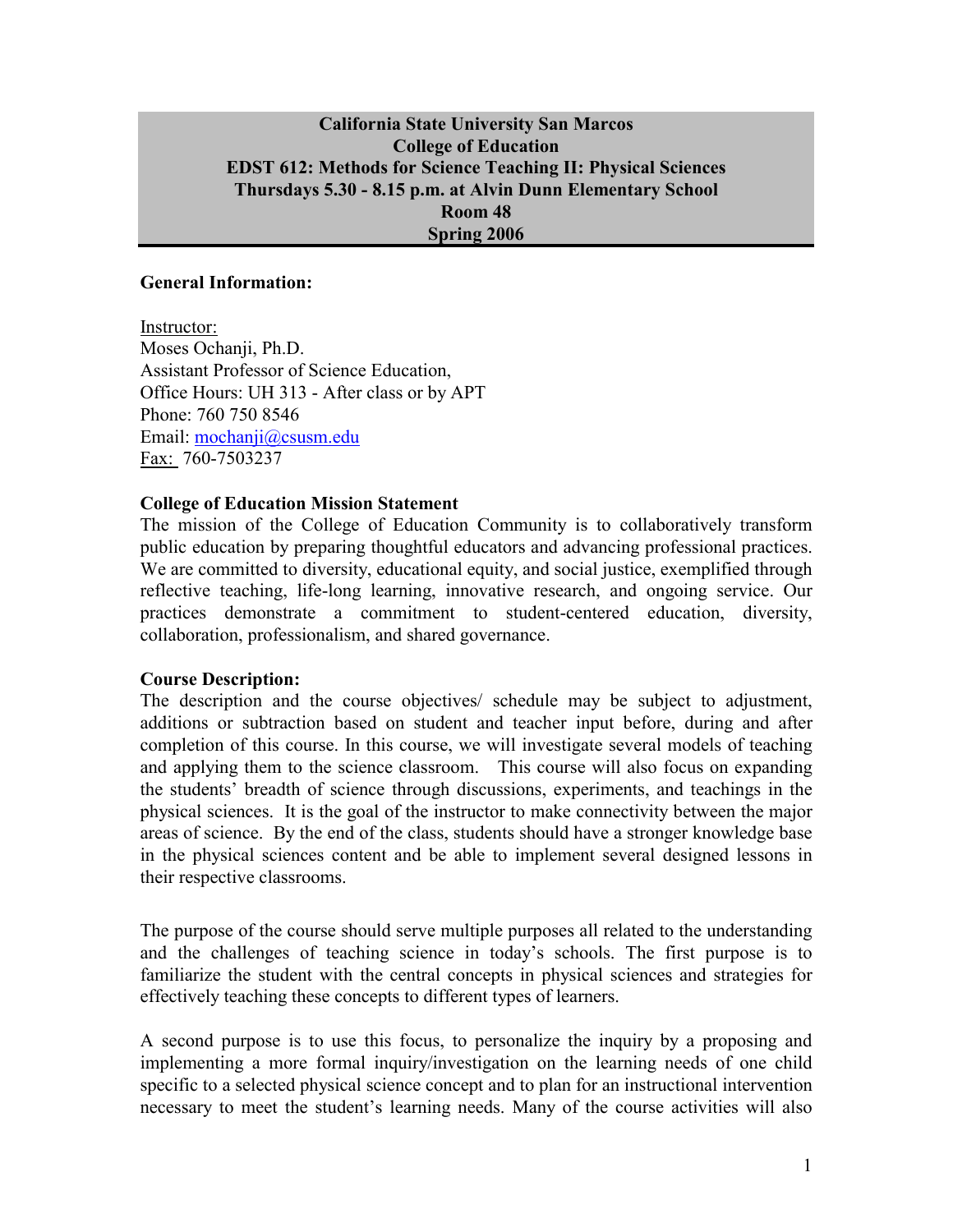serve as models for the National Board requirements and also examples of applications of National Technology Standards for Teachers.

### **National Board for Professional Teaching Standards (NBPTS)**

All courses within the CSUSM masters program are intended to provide a comprehensive professional development experience. Teachers pursuing National Board Certification will find the COE assessment process, including requirements for portfolio completion, particularly helpful. Regardless of whether or not National Board Certification is sought and achieved, by the time teachers complete the program they will have made and documented significant accomplishments, which will be reflected in their practice.

The National Board for Professional Teaching Standards' (NBPTS) five core propositions that are reflected in the COE masters program course syllabi. The concepts in the five propositions are the heart of the National Board's perspective on what teachers should know and be able to do. They help frame the core experiences and activities that enable teachers to demonstrate a high level of knowledge, skills, dispositions, and commitments described by these propositions. They provide the foundation for all standards and assessment. These propositions are: 1) Teachers are committed to students and their learning; 2) Teachers know the subjects they teach and how to teach those subjects to students; 3) Teachers are responsible for managing and monitoring student learning; 4) Teachers think systematically about their practice and learn from experience; and 5) Teachers are members of learning communities.

CSUSM masters students will be supported in meeting the National Board's high and rigorous standards through the completion of assignments for program courses. Through their portfolios that provide evidence of teaching practice, through student work samples, through videotapes of classroom interaction, and through written commentaries that document and reflect their actions. These sources of evidence serve as a lens to what teachers do and how they think about their practice.

The EDST 612 course activities focus on content knowledge as well as age-appropriate and content-appropriate strategies that teachers may use for teaching physical science subject matter. Students will demonstrate their knowledge by responding to topics, assignments and readings that address critical issues of change and through the development of professional growth planning and reflective thinking. Course objectives that align with (NBPTS) indicate that all students will show evidence of the following:

- A commitment to students and their learning.
- Knowledge of the subjects they teach and how to teach them.
- The demonstration of management and monitoring of student learning.
- Thinking systematically about their practice and learning from experience.
- Involvement as members of learning communities.

# **Required Texts:**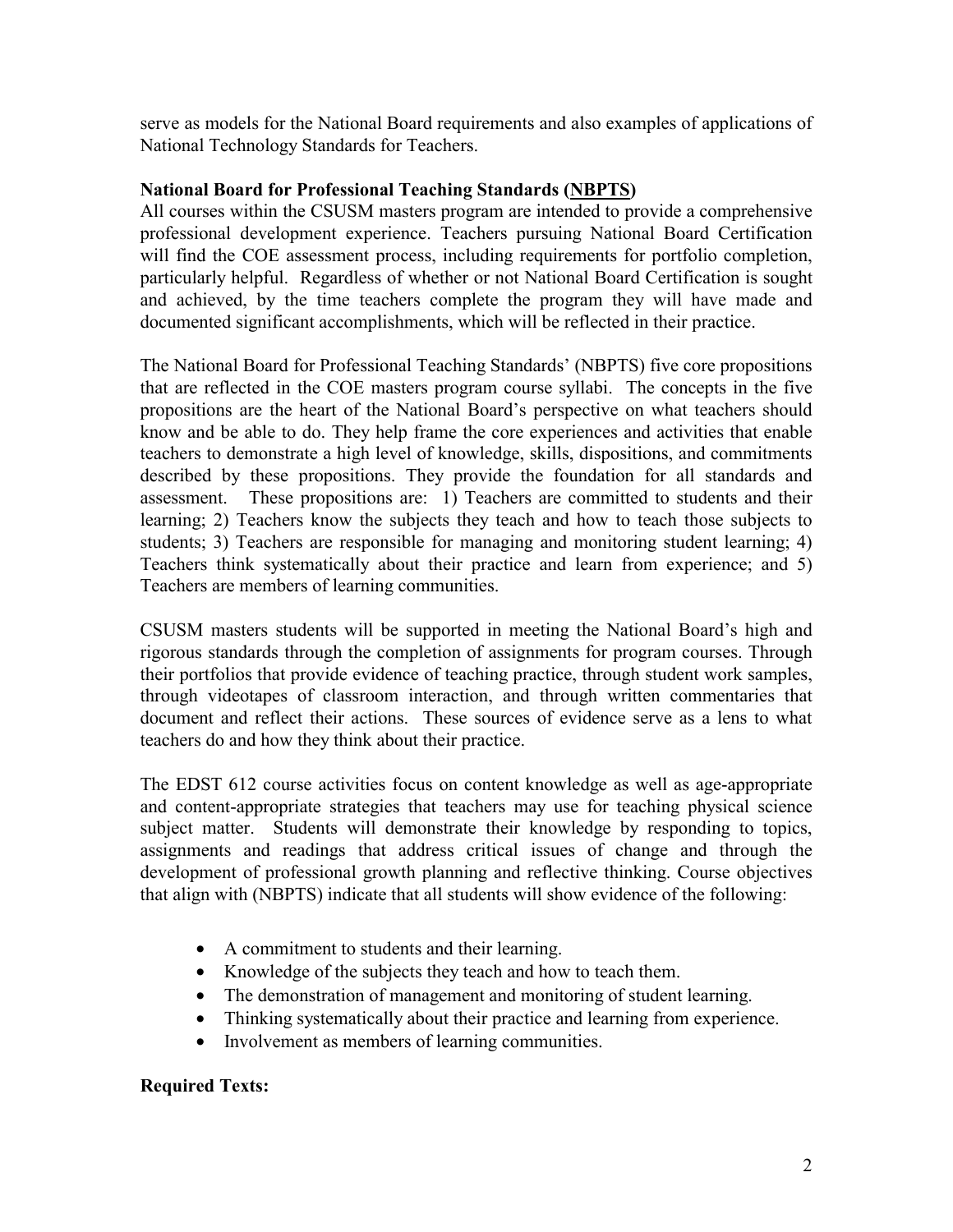1. Koballa, R. T., & Tippins, J. D. (2000). *Cases in middle and secondary science*  education: The promise and dilemmas, (2<sup>nd</sup> Ed.) Upper Saddle River, NJ: Pearson Merrill Prentice Hall.

# **Other Readings**

- 2. National Science Education Standards. Available: http://www.nap.edu/catalog/4962.html
- 3. California State Science Education Standards. Available online at http://www.cde.ca.gov/be/st/ss/scmain.asp

### **Authorization to Teach English Learners**

This credential program has been specifically designed to prepare teachers for the diversity of languages often encountered in California public school classrooms. The authorization to teach English learners is met through the infusion of content and experiences within the credential program, as well as additional coursework. Students successfully completing this program receive a credential with authorization to teach English learners.

*(Approved by CCTC in SB 2042 Program Standards, August 02)*

## **College of Education Attendance Policy**

Due to the dynamic and interactive nature of courses in the College of Education, all students are expected to attend all classes and participate actively. At a minimum, students must attend more than 80% of class time, or s/he may not receive a passing grade for the course at the discretion of the instructor. Individual instructors may adopt more stringent attendance requirements. Should the student have extenuating circumstances, s/he should contact the instructor as soon as possible. *(Adopted by the COE Governance Community, December, 1997).*

### **Students with Disabilities Requiring Reasonable Accommodations**

Students must be approved for services by providing appropriate and recent documentation to the Office of Disable Student Services (DSS). This office is located in Craven Hall 5205, and can be contacted by phone at (760) 750-4905, or TTY (760) 750- 4909. Students authorized by DSS to receive reasonable accommodations should meet with their instructor during office hours or, in order to ensure confidentiality, in a more private setting.

### **Course Objectives:**

Upon completion of this course the student will be able to:

1. Demonstrate knowledge and understanding of the major concepts in physical sciences,

2. Analyze and mediate the learning needs of students relative to key concepts in physical sciences.

3. Develop and teach physical science lessons using inquiry, constructivist problem solving model of teaching through a hands-on, interactive model.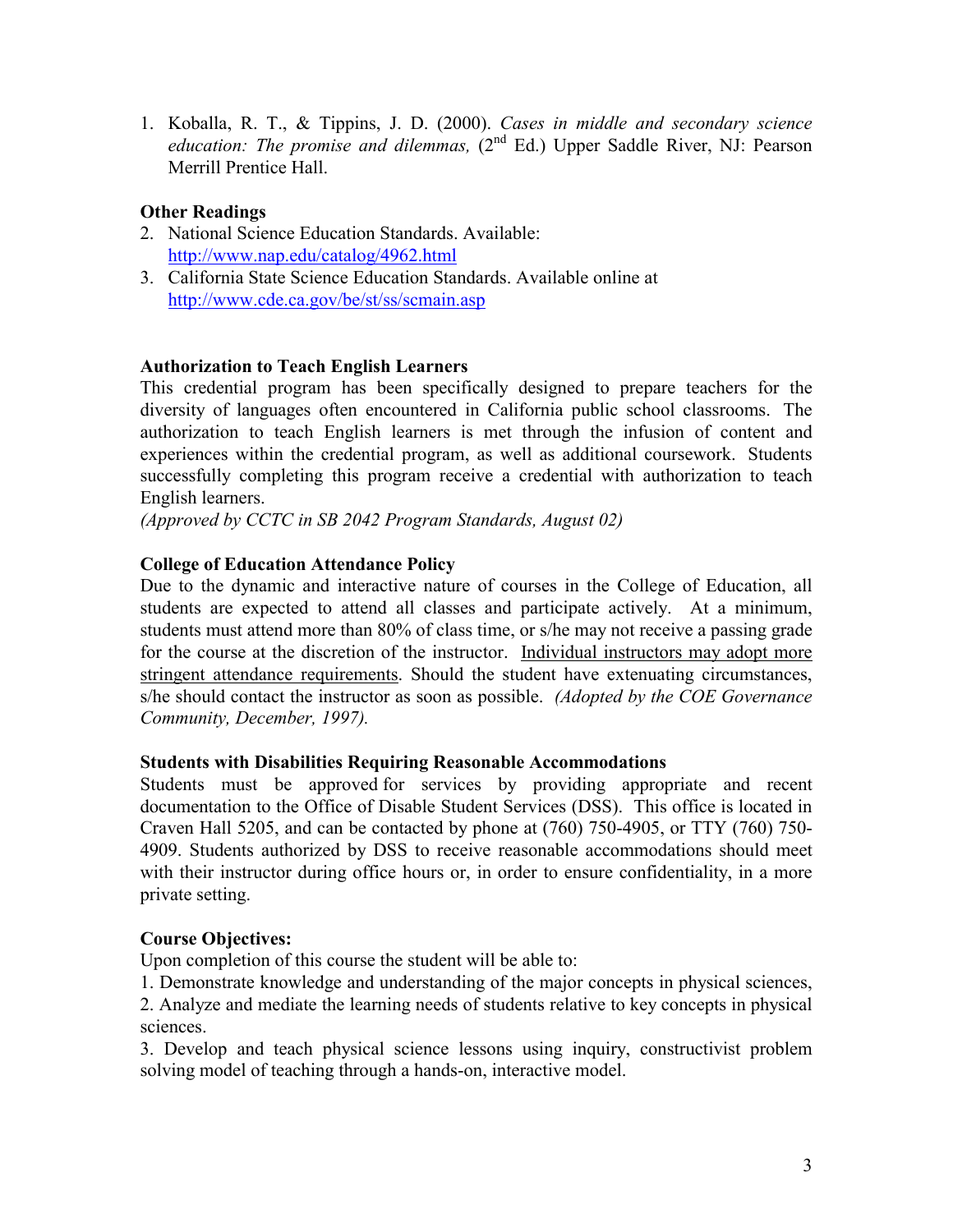4. Think critically about issues affecting teachers and the teaching of physical science through the analysis of teaching cases.

### **Grading Procedures and Assignments**

| $94 - 100 = A$  | $ 80 - 83  = B$ | $\vert 70 - 73 = C$        |
|-----------------|-----------------|----------------------------|
| $90 - 93 = A$   | $77 - 79 = C +$ | $\left 60 - 69\right  = D$ |
| $87 - 89 = B +$ | $174 - 76 = C$  | below $60 = F$             |
| $ 84 - 86 = B $ |                 |                            |

Grading is calculated based the following percentage points:

#### **Web Site Resources:**

CSUSM Library: http://library.csusm.edu/ WebCT: http://courses.csusm.edu National Science Teachers Association (NSTA): www.nsta.org Eisenhower National Clearing House: www.enc.org National Board for Professional Teaching Standards: http://www.nbpts.org/ California Science Education Standards: http://www.cde.ca.gov/re/pn/fd/documents/scistnd.pdf

### **Graduate level expectations of assignments**:

- Expectations are that all assignments will be professionally done (i.e. typed and at the highest quality level representative of graduate work)
- Citations should always be used when utilizing information from another source as well as quotations if direct quotes are used
- Punctuality and attendance and participation are essential and missed assignments and classes will be excused only for highly unusual circumstances. Any assignments that could be made up from missed days (not all could since they are group and interactive) will only count a maximum of 1/2 since discussion/reflection of these assignments in class is an essential part of the process. **Two missed classes will lower student grade by one and three may result in a dropped from the class.**

# **Synopsis of each assignment:**

**1. Discussion Questions:** *(Based on Readings from the course text: Cases in Middle and Secondary Science Education) – 15%* 

Each student will be required to submit a discussion question through WebCT for the class based on the readings from assigned chapters from the book *Cases in Middle and Secondary Science Education*. Late submissions will not be accepted since the questions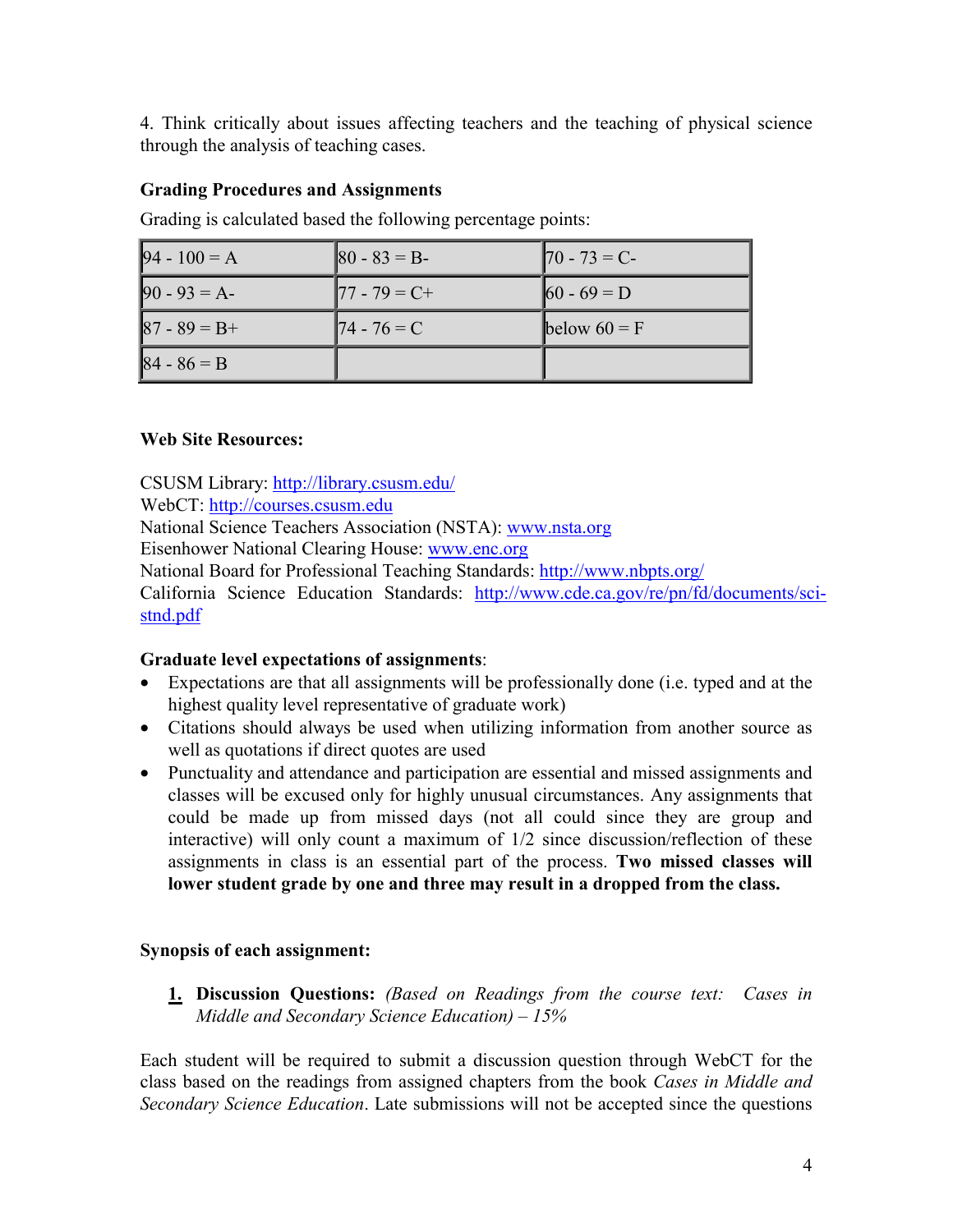will be used to direct the class discussions and activities. If you submit a question beyond the expected time, it will not count towards your grade for this assignment.

The question should be submitted to the WebCT class postings under the heading identified for discussion questions by NOON on the day of the class when such readings are assigned. The specific chapters assigned for each day are shown in the class schedule in the appendices to this syllabus. The discussion question should be an open-ended question that provides opportunity for discussion and calls for diverse responses. In addition it should reflect that you read the assigned readings. The dates when the questions are due are reflected in the course schedule. Late submissions will not be accepted since the questions will be used to direct the class discussions and activities. If you submit a question beyond the expected time, it will not count towards your grade for this assignment.

# **2. Reflective Reading logs for other readings assigned in class (5%):**

Beyond the readings from the course text, other readings pertinent to specific days' agenda will be provided through WebCT. For these readings each student will prepare a reading log. These will not be collected but in order for one to participate in discussions, expectations are that they would be available). This is on the honor system but if it is evident that a student has not done the reading and the log he or she will be deducted appropriate points. The following format is a possible suggestion of how this might be done:

- Short summary of the main ideas
- List some questions you would like to discuss with your group
- Make some connections with something that has happened in your teaching and/or learning experience.
- Find at least four interesting concepts or passages that are new or have special meaning to you and or recommendations (especially for the CASES).
- Create a visual of what your favorite part of the reading, what you learned and share it

# **3. Model Lesson Presentations (25%)**

The spirit of this assignment is for the class to observe a variety of examples of teaching physical sciences using the inquiry approach and have an opportunity to critique it. Each student will have an opportunity to choose one concept in the physical sciences and prepare and teach the concept modeling a specific teaching approach. You will teach this to your classmates. Each lesson will be allocated 30 minutes of class time to teach and 10 minutes for discuss and feedback from your classmates. Do not ask your classmates to act as kids in your class but teach the way you would teach it exactly in your class. Treat your classmates as teachers who can learn from your lesson the same way student may learn.

The lessons should include hands-on activities lessons, and should emphasize particular physical science concepts. The learning cycle is strongly recommended as a guide to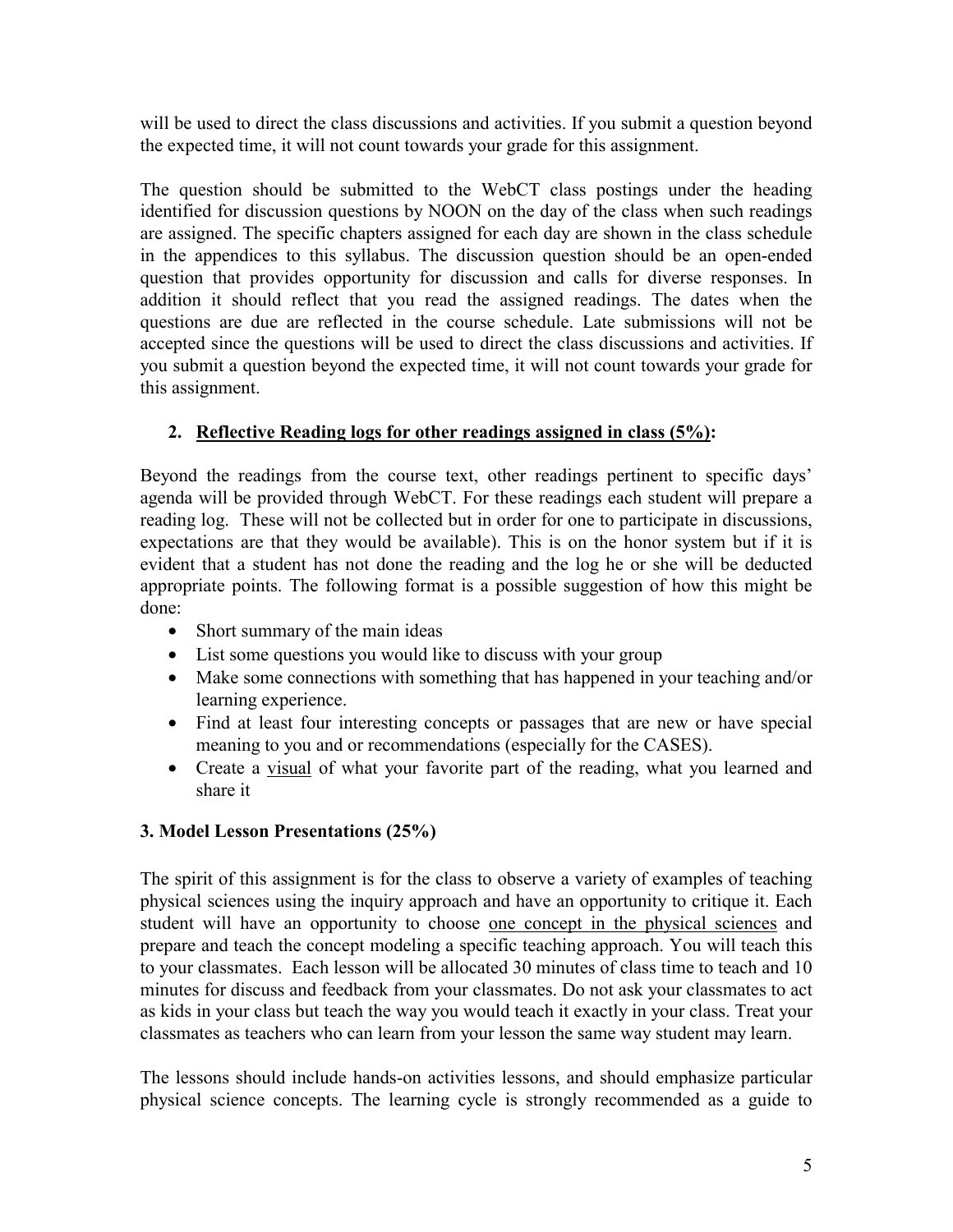lesson development and implementation. The Exploration phase of the Learning Cycle must require hands-on science activities using manipulatives that may be either physical or electronic. Hands-on activities are NOT reading or completing worksheets (though they may require students to read something or complete lab observation sheets). You should take the activities off paper and require students to use the science process skills with science manipulateives.

A handout lesson plan should be available at the conclusion of the presentation that includes as a minimum: standards addressed objectives, materials and resources, procedures, assessments and explanation. Presentations will be evaluated by the instructor and peers using the following rubric:

1) Appropriateness of materials (0-5)

2) Questioning Techniques (0-5) Non-judgmental, Science process skills, Constructivist, Closure

3) Involvement/Engagement of audience (0-5)

4) Teacher Content Knowledge (0-5)

5) Overall comments and scoring

#### **4. Interviewing/Teaching Tasks – 50%**

One of the most fundamental principles of teaching is to understand the capabilities and prior knowledge of the target learner: "Where are your learners and how far you can expect to go with them?" In this three-part assignment, you will first plan to conduct an interview with a school student to gather an understanding of the student's prior knowledge of a given fundamental concept in physical science. Once you have designed your interview, you will then conduct your interview. You will use your interview to identify your student's conceptions of the concept. You will then design a brief 5-E format lesson to remediate some aspect of your student's alternate or incomplete conceptions. Finally, after receiving feedback on your lesson plan, you will present your lesson to the student and analyze its effectiveness. By taking part in this process, you will be gaining important practical experience in developing questioning and teaching strategies, skills that are the hallmark of exemplary teaching! Details of the assignment will be provided in class.

#### **Summary List and Value of each Assignment:**

- 1) Reflections/comments on designated reading assignment (self assessment) 5%
- 2) Attendance and Participation in discussion/evaluations = 5%s
- 3) Model Lesson presentations 25%
- 4) Discussion Questions 15%
- 5) Student Interviewing assignment 50%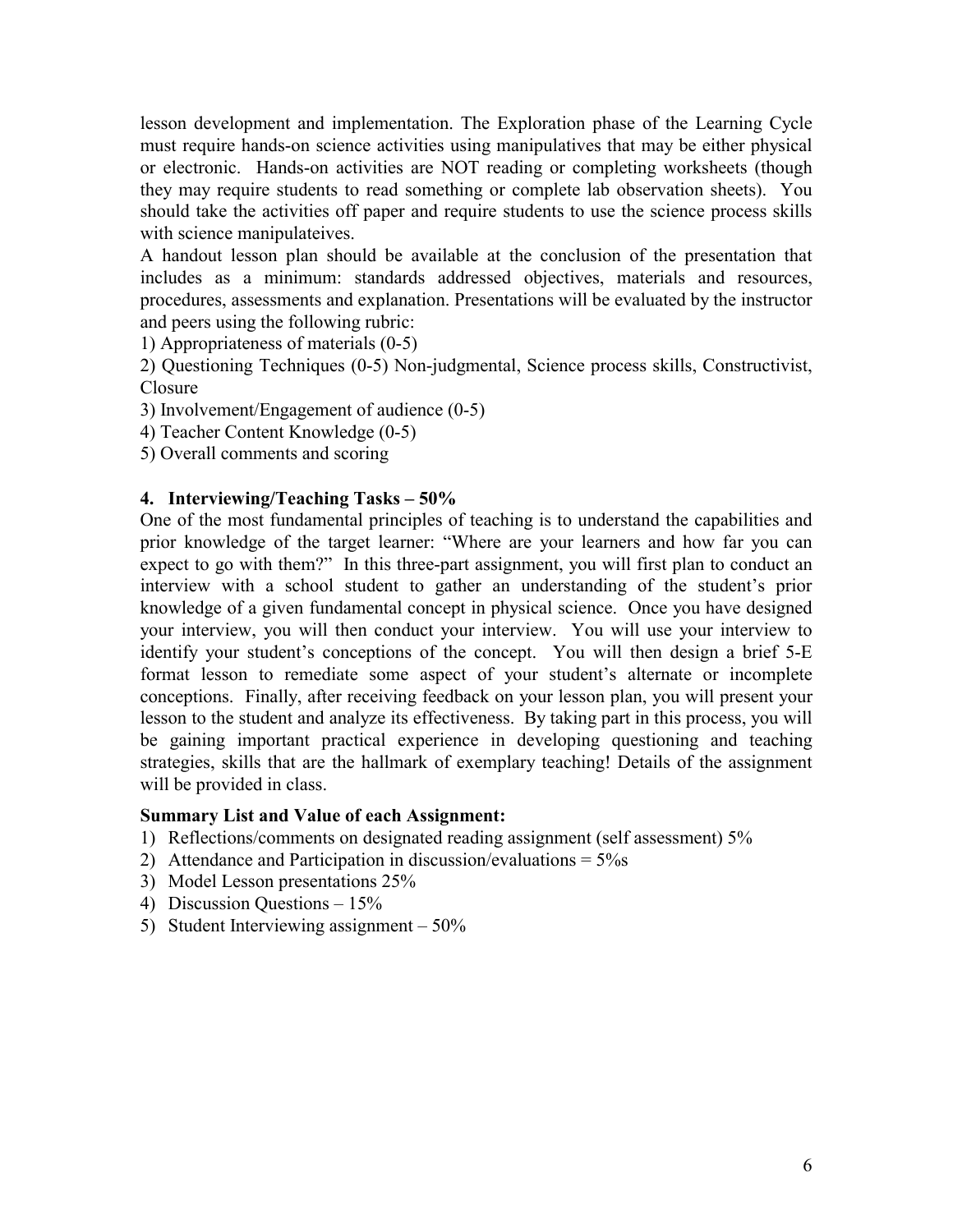*EDST 612: Tentative Course Schedule* 

| Week           | Date | Topic                                                                                                                               | Readings<br>Assignments<br>$\&$<br>Due                                                                                                   |
|----------------|------|-------------------------------------------------------------------------------------------------------------------------------------|------------------------------------------------------------------------------------------------------------------------------------------|
| 1              | 1/19 | Introductions; Discussion on The<br>Nature of Science and school<br><b>State</b><br>national<br>Science;<br>and<br><b>Standards</b> |                                                                                                                                          |
| $\overline{2}$ | 1/26 | Creating an Inquiry based science<br>classrooms<br><b>Balancing Acts Activity</b>                                                   | the<br>Learning<br>Read<br>Cycle<br>handout on WebCT<br><b>Reflection Due in Class</b>                                                   |
| 3              | 2/02 | Construction<br>Knowledge<br>Processes in physical sciences<br>Pendulums Activity                                                   | Chapter 5<br>Learning Cycle handout<br><b>Question due</b>                                                                               |
| 4              | 2/09 | Process Skills & Processes Based<br><b>Science Learning</b>                                                                         | Chapter 7<br><b>Question Due</b><br>Interview<br>Task<br>Part<br>$\mathbf{I}$<br>presentations                                           |
| 5              | 2/16 | Cooperative Learning in Physical<br>Sciences<br><b>Guest Speaker</b><br>Physical Science Concept Activity<br>by Student             | Chapter 6<br><b>Question Due</b><br>Task I Due<br>WebCT<br>on<br><b>Assignments</b>                                                      |
| 6              | 2/23 | Physical Science Concept Activity<br>by Student<br>Problem based learning in Science                                                | Chapter 3<br><b>Question Due</b>                                                                                                         |
| $\overline{7}$ | 3/02 | Meaningful Learning /Conceptual<br>Change<br><i>Electricity &amp; Circuits Activity</i> by<br>Instructor                            | Chapter 4 plus Handout<br><b>Question Due</b>                                                                                            |
| 8              | 3/09 | Cross Curricula Learning<br>/multidisciplinary                                                                                      | Task Part<br>Interviewing<br>$\mathbf{I}$<br>Presentations.<br>WebCT Class/Synchronized<br>discussions<br><b>Chapter 2: Question Due</b> |
| 9              | 3/16 | Knowing<br>Assessment:<br>your<br>students and their abilities<br>Physical Science Concept Activity<br>by Student                   | <b>Chapter 10: Question Due</b>                                                                                                          |
| 10             | 3/23 | <b>Physical Science Concept Activity</b><br>by Student<br>Technology based learning                                                 | <b>Chapter 9: Question Due</b><br><b>Task II Due on WebCT</b>                                                                            |
| 11             | 3/30 | <b>SPRING BREAK</b>                                                                                                                 | $\odot$ Enjoy the week off!                                                                                                              |